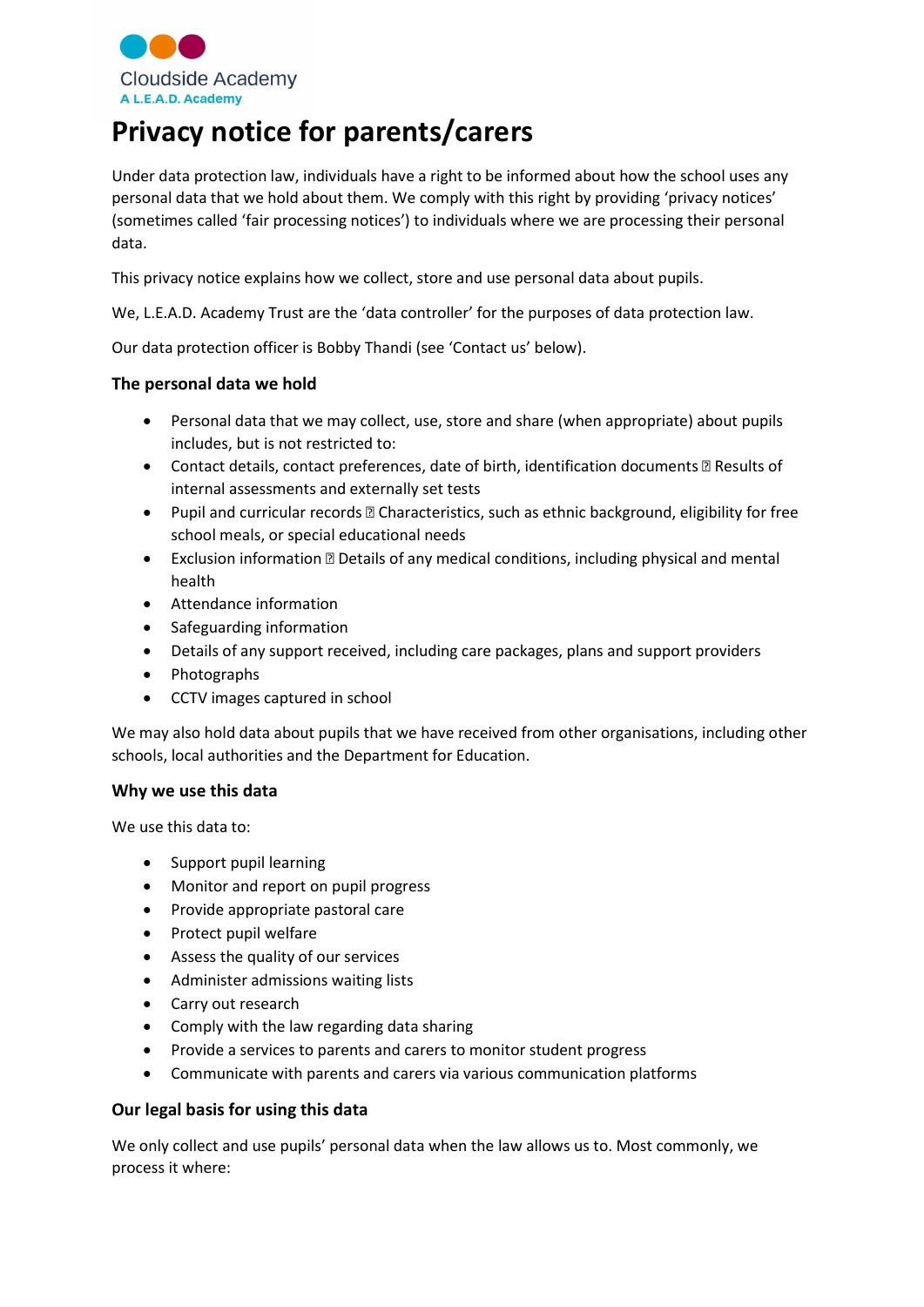

- We need to comply with a legal obligation
- We need it to perform an official task in the public interest

Less commonly, we may also process pupils' personal data in situations where:

- We have obtained consent to use it in a certain way
- We need to protect the individual's vital interests (or someone else's interests)

Where we have obtained consent to use pupils' personal data, this consent can be withdrawn at any time. We will make this clear when we ask for consent, and explain how consent can be withdrawn.

Some of the reasons listed above for collecting and using pupils' personal data overlap, and there may be several grounds which justify our use of this data.

#### Collecting this information

While the majority of information we collect about pupils is mandatory, there is some information that can be provided voluntarily.

Whenever we seek to collect information from you or your child, we make it clear whether providing it is mandatory or optional. If it is mandatory, we will explain the possible consequences of not complying.

#### How we store this data

We keep personal information about pupils while they are attending our school. We may also keep it beyond their attendance at our school if this is necessary in order to comply with our legal obligations. Our records retention policy sets out how long we keep information about pupils.

To view our policy please request a copy of policy GDPR Doc 2.4 from the school office.

## Data sharing

We do not share information about pupils with any third party without consent unless the law and our policies allow us to do so.

Where it is legally required, or necessary (and it complies with data protection law) we may share personal information about pupils with:

- Our local authority to meet our legal obligations to share certain information with it, such as safeguarding concerns and exclusions
- The Department for Education
- The pupil's family and representatives
- Educators and examining bodies
- Our regulator [specify as appropriate, e.g. Ofsted, Independent Schools Inspectorate]
- Suppliers and service providers to enable them to provide the service we have contracted them for
- Financial organisations
- Central and local government
- Our auditors
- Survey and research organisations
- Health authorities
- Security organisations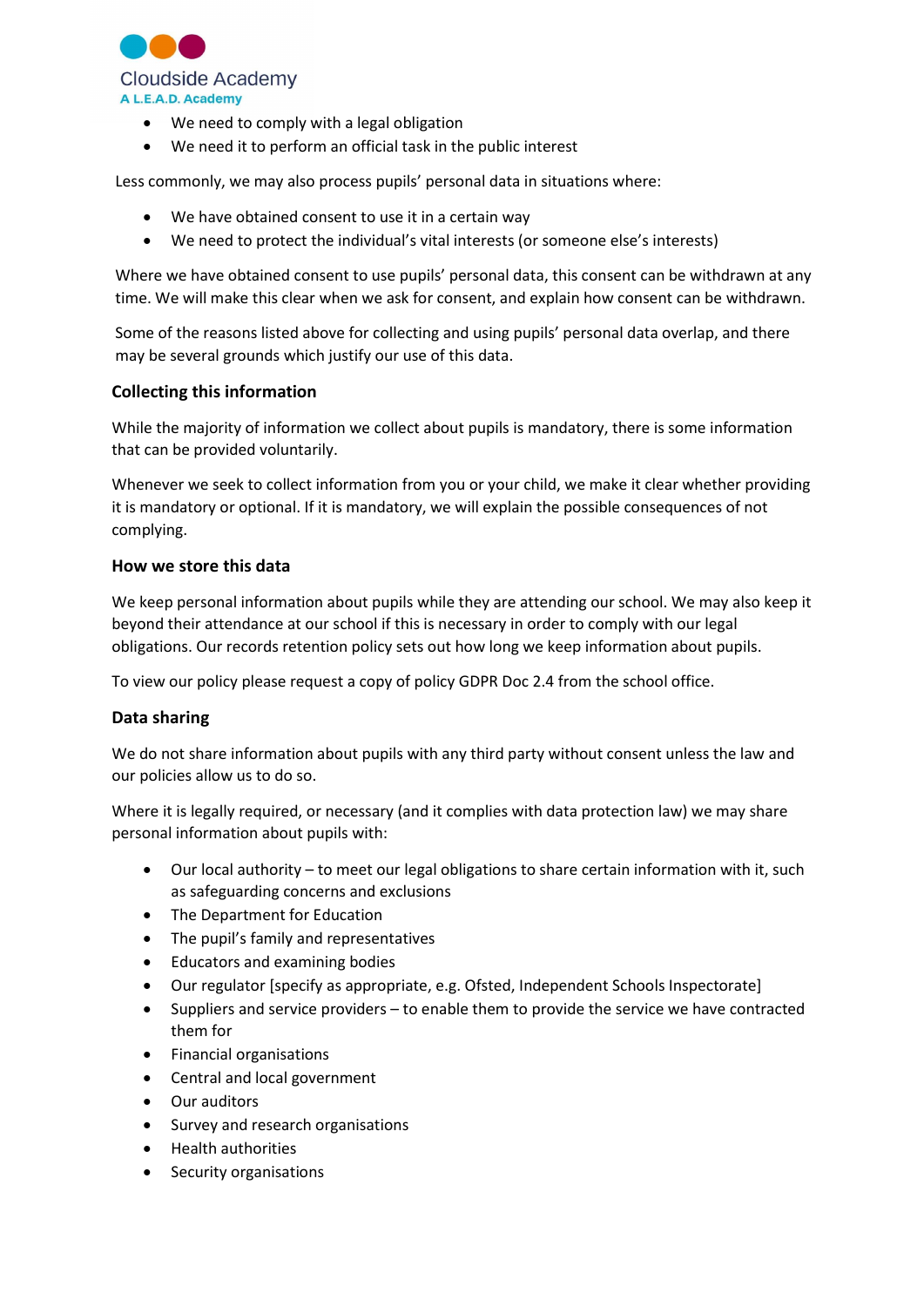

- Health and social welfare organisations
- Professional advisers and consultants
- Charities and voluntary organisations
- Police forces, courts, tribunals
- Professional bodies

#### National Pupil Database

We are required to provide information about pupils to the Department for Education as part of statutory data collections such as the school census and early years census.

Some of this information is then stored in the National Pupil Database (NPD), which is owned and managed by the Department and provides evidence on school performance to inform research.

The database is held electronically so it can easily be turned into statistics. The information is securely collected from a range of sources including schools, local authorities and exam boards.

The Department for Education may share information from the NPD with other organisations which promote children's education or wellbeing in England. Such organisations must agree to strict terms and conditions about how they will use the data.

For more information, see the Department's webpage on how it collects and shares research data.

You can also contact the Department for Education with any further questions about the NPD.

#### Youth support services

Once our pupils reach the age of 13, we are legally required to pass on certain information about them to the local authority and/or youth service provider as they have legal responsibilities regarding the education or training of 13-19 year-olds.

This information enables it to provide youth support services, post-16 education and training services, and careers advisers.

Parents/carers, or pupils once aged 16 or over, can contact our data protection officer to request that we only pass the individual's name, address and date of birth to the local authority and/or youth service provider.

Transferring data internationally

Where we transfer personal data to a country or territory outside the European Economic Area, we will do so in accordance with data protection law.

#### Parents and pupils' rights regarding personal data

Individuals have a right to make a 'subject access request' to gain access to personal information that the school holds about them.

Parents/carers can make a request with respect to their child's data where the child is not considered mature enough to understand their rights over their own data (usually under the age of 12), or where the child has provided consent.

Parents also have the right to make a subject access request with respect to any personal data the school holds about them.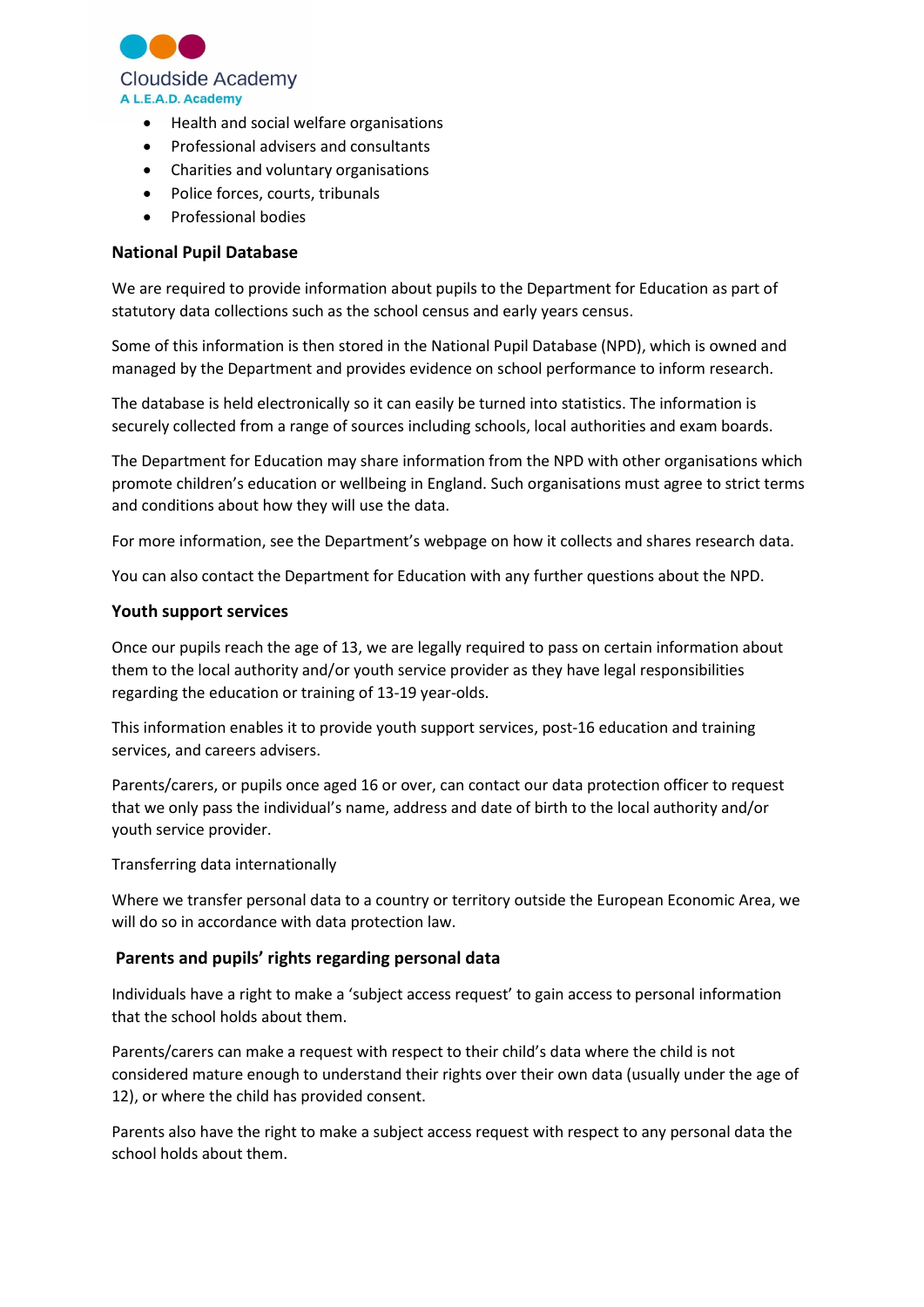

If you make a subject access request, and if we do hold information about you or your child, we will:

- Give you a description of it
- Tell you why we are holding and processing it, and how long we will keep it for
- Explain where we got it from, if not from you or your child
- Tell you who it has been, or will be, shared with
- Let you know whether any automated decision-making is being applied to the data, and any consequences of this
- Give you a copy of the information in an intelligible form

Individuals also have the right for their personal information to be transmitted electronically to another organisation in certain circumstances.

If you would like to make a request please contact our school office.

## Other rights

Under data protection law, individuals have certain rights regarding how their personal data is used and kept safe, including the right to:

- Object to the use of personal data if it would cause, or is causing, damage or distress
- Prevent it being used to send direct marketing
- Object to decisions being taken by automated means (by a computer or machine, rather than by a person)
- In certain circumstances, have inaccurate personal data corrected, deleted or destroyed, or restrict processing
- Claim compensation for damages caused by a breach of the data protection regulations

To exercise any of these rights, please contact our data protection officer.

#### Complaints

We take any complaints about our collection and use of personal information very seriously.

If you think that our collection or use of personal information is unfair, misleading or inappropriate, or have any other concern about our data processing, please raise this with us in the first instance.

To make a complaint, please contact our data protection officer.

Alternatively, you can make a complaint to the Information Commissioner's Office:

- Report a concern online at https://ico.org.uk/concerns/
- Call 0303 123 1113
- Or write to: Information Commissioner's Office, Wycliffe House, Water Lane, Wilmslow, Cheshire, SK9 5AF

#### Contact us

If you have any questions, concerns or would like more information about anything mentioned in this privacy notice, please contact our school office